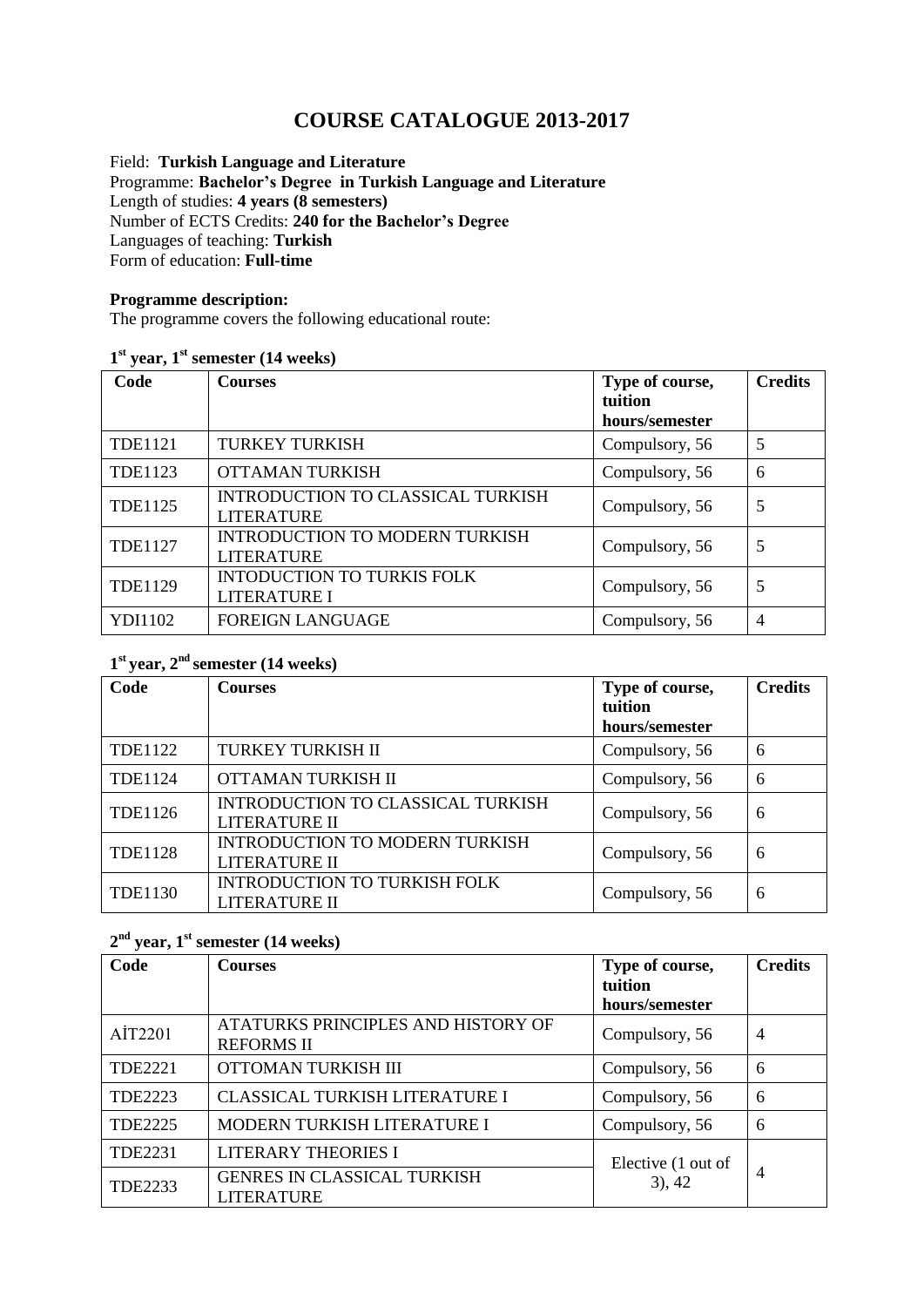| TDE2235 | <b>TURKISH COMPOSITION</b> |                    |  |
|---------|----------------------------|--------------------|--|
| TDE2237 | <b>ARABIC I</b>            | Elective (1 out of |  |
| TDE2239 | PERSIAN I                  | (2), 42            |  |

#### **2 nd year, 2 nd semester (14 weeks)**

| Code           | <b>Courses</b>                                          | Type of course,<br>tuition<br>hours/semester | <b>Credits</b> |
|----------------|---------------------------------------------------------|----------------------------------------------|----------------|
| <b>ENF2220</b> | USE OF BASIC INFORMATION TECHNOLOGY                     | Compulsory, 42                               | $\overline{4}$ |
| <b>TDE2222</b> | OTTAMAN TURKISH IV                                      | Compulsory, 56                               | 6              |
| <b>TDE2224</b> | CLASSICAL TURKISH LITERATURE II                         | Compulsory, 56                               | 6              |
| <b>TDE2226</b> | HISTORY OF TURKISH LANGUAGE                             | Compulsory, 56                               | 6              |
| <b>TDE2232</b> | <b>VERSES IN CLASSICAL TURKISH</b><br><b>LITERATURE</b> | Elective (1 out of                           |                |
| TDE2234        | <b>TURKISH FOLK SCIENCE</b>                             | $3)$ , 42                                    | $\overline{4}$ |
| TDE2236        | <b>TEZKIRES</b>                                         |                                              |                |
| <b>TDE2238</b> | <b>ARABIC II</b>                                        | Elective (1 out of                           | $\overline{4}$ |
| <b>TDE2240</b> | PERSIAN II                                              | $2)$ , 42                                    |                |

## **3 rd year, 1 st semester (14 weeks)**

| Code           | <b>Courses</b>                 | Type of course,<br>tuition<br>hours/semester | <b>Credits</b> |
|----------------|--------------------------------|----------------------------------------------|----------------|
| <b>TDE3321</b> | <b>OLD ANATOLIAN TURKISH</b>   | Compulsory, 56                               | 6              |
| <b>TDE3323</b> | MODERN TURKISH LITERATURE III  | Compulsory, 56                               | 6              |
| <b>TDE3325</b> | <b>TURKISH FOLK LITERATURE</b> | Compulsory 56                                | 6              |
| TDE3331        | MODERN TURKISH DIALECT         | Elective (1 out of<br>$3)$ , 42              | $\overline{4}$ |
| <b>TDE3333</b> | <b>ONOMASTICS</b>              |                                              |                |
| <b>TDE3335</b> | SOURCES OF TURKISH LANGUAGE I  |                                              |                |
| <b>TDE3337</b> | <b>ASHIK LITERATURE</b>        | Elective (1 out of<br>$2)$ , 42              | $\overline{4}$ |
| <b>TDE3339</b> | MATHNAWI IN TURKISH LITERATURE |                                              |                |
| TDE3341        | <b>TEXT EXPO I</b>             | Elective (1 out of<br>$2)$ , 42              | 4              |
| TDE3343        | POETRY ANALYSIS                |                                              |                |

## **3 rd year, 2 nd semester (14 weeks)**

| Code           | <b>Courses</b>                        | Type of course,                 | <b>Credits</b> |
|----------------|---------------------------------------|---------------------------------|----------------|
|                |                                       | tuition                         |                |
|                |                                       | hours/semester                  |                |
| <b>TDE3322</b> | <b>OLD TURKISH</b>                    | Compulsory, 56                  | 6              |
| <b>TDE3324</b> | MODERN TURKISH LITERATURE III         | Compulsory, 56                  | 6              |
| <b>TDE3326</b> | TURKISH FOLK LITERATURE II            | Compulsory, 56                  | 6              |
| TDE3332        | THE METHODS OF COLLECTION IN FIELD    | Elective (1 out of              | $\overline{4}$ |
| TDE3334        | ANATOLIAN AND RUMELIAN DIALECT        | (2), 42                         |                |
| TDE3336        | <b>IMAGERYS</b>                       | Elective (1 out of<br>$2)$ , 42 | $\overline{4}$ |
| <b>TDE3338</b> | PROSE IN CLASSICAL TURKISH LITERATURE |                                 |                |